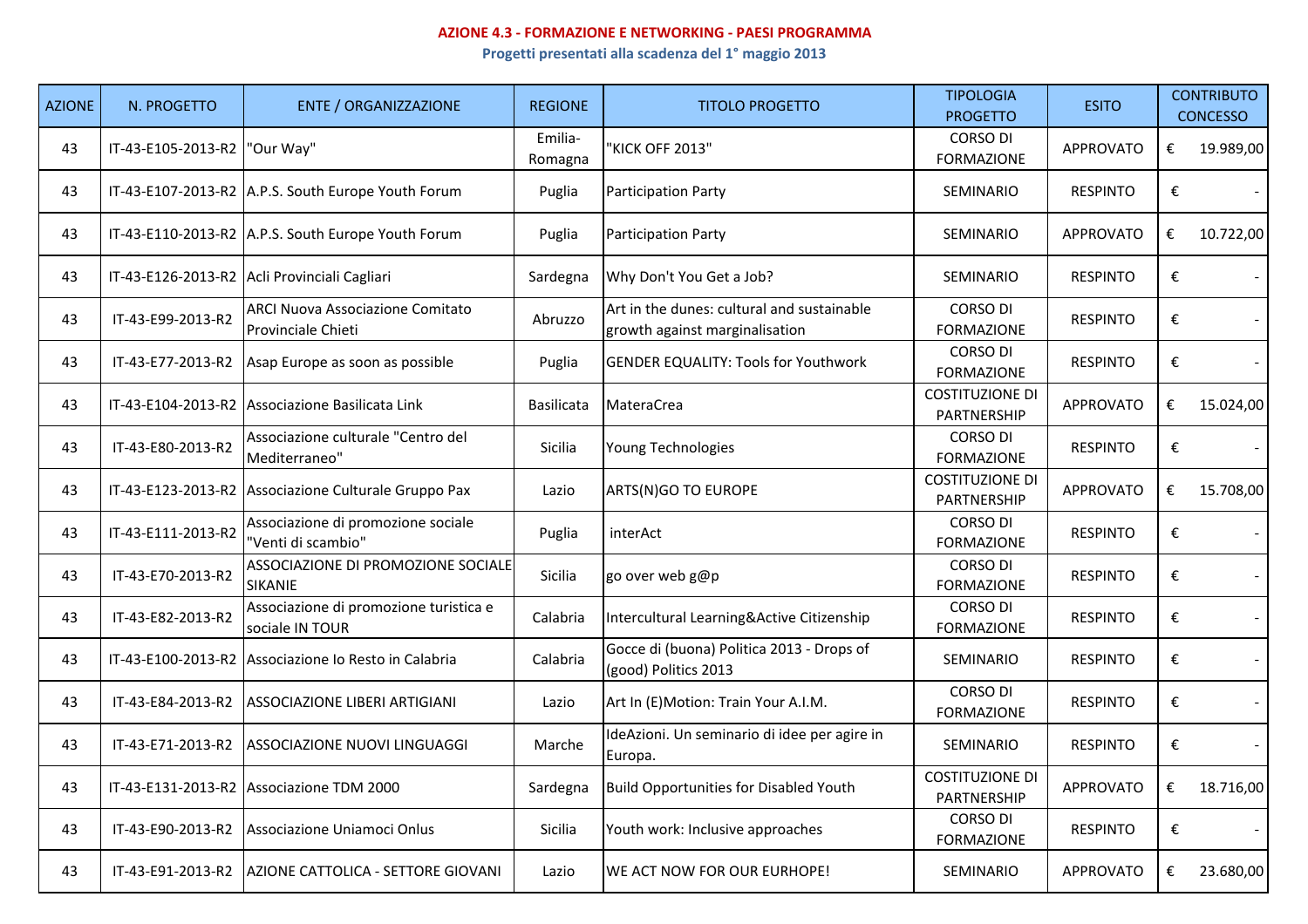| <b>AZIONE</b> | N. PROGETTO                        | <b>ENTE / ORGANIZZAZIONE</b>                        | <b>REGIONE</b>        | <b>TITOLO PROGETTO</b>                                                                               | <b>TIPOLOGIA</b><br><b>PROGETTO</b>     | <b>ESITO</b>     | <b>CONTRIBUTO</b><br><b>CONCESSO</b> |
|---------------|------------------------------------|-----------------------------------------------------|-----------------------|------------------------------------------------------------------------------------------------------|-----------------------------------------|------------------|--------------------------------------|
| 43            | IT-43-E79-2013-R2                  | <b>Bond of Union</b>                                | Sicilia               | Focus on youth: how to promote social<br>inclusion through photography                               | CORSO DI<br><b>FORMAZIONE</b>           | <b>APPROVATO</b> | €<br>17.843,00                       |
| 43            | IT-43-E83-2013-R2                  | <b>Bond of Union</b>                                | Sicilia               | Shape your future                                                                                    | SEMINARIO                               | <b>RESPINTO</b>  | €                                    |
| 43            | IT-43-E78-2013-R2                  | Centro per lo Sviluppo Creativo "Danilo<br>Dolci"   | Sicilia               | <b>PATHWAYS TO WORK IN EUROPE</b>                                                                    | <b>CORSO DI</b><br><b>FORMAZIONE</b>    | <b>RESPINTO</b>  | €                                    |
| 43            | IT-43-E93-2013-R2                  | <b>COMUNE DI PAGLIARA</b>                           | Sicilia               | Stud' Info Visit                                                                                     | <b>VISITA DI STUDIO</b>                 | <b>APPROVATO</b> | 15.750,00<br>€                       |
| 43            | IT-43-E120-2013-R2 Comune di Pizzo |                                                     | Calabria              | <b>CREATIVITY AT WORK</b>                                                                            | <b>CORSO DI</b><br><b>FORMAZIONE</b>    | <b>RESPINTO</b>  | €                                    |
| 43            | IT-43-E85-2013-R2                  | COMUNE DI SAREZZO -<br><b>INFORMAGIOVANI</b>        | Lombardia             | <b>DE BELLO GALLICO</b>                                                                              | <b>JOB SHADOWING</b>                    | <b>RESPINTO</b>  | €                                    |
| 43            | IT-43-E112-2013-R2                 | COMUNE DI SOMMA LOMBARDO<br>SERVIZIO INFORMAGIOVANI | Lombardia             | Road to Opportunity - guidance, optimism, non-<br>formal education for new paths to<br>employability | <b>SEMINARIO</b>                        | <b>RESPINTO</b>  | €                                    |
| 43            | IT-43-E94-2013-R2                  | Comune di Vermiglio                                 | Provincia<br>Autonoma | sviluppare strategie per coinvolgere, ascoltare<br>e formare i giovani                               | <b>VISITA DI STUDIO</b>                 | APPROVATO        | €<br>17.130,00                       |
| 43            | IT-43-E87-2013-R2                  | Connect                                             | Abruzzo               | Youth Entrepreneurial star of Europe                                                                 | <b>CORSO DI</b><br><b>FORMAZIONE</b>    | <b>RESPINTO</b>  | €<br>$\sim$                          |
| 43            | IT-43-E95-2013-R2                  | Connect                                             | Abruzzo               | stand up for your job                                                                                | <b>CORSO DI</b><br><b>FORMAZIONE</b>    | <b>RESPINTO</b>  | €                                    |
| 43            | IT-43-E96-2013-R2                  | Connect                                             | Abruzzo               | Citizen today                                                                                        | <b>CORSO DI</b><br><b>FORMAZIONE</b>    | <b>RESPINTO</b>  | €                                    |
| 43            |                                    | IT-43-E115-2013-R2 Consorzio Fantasia Onlus         | Emilia-<br>Romagna    | Social workers for young people and<br>institutions                                                  | <b>VISITA DI</b><br><b>FATTIBILITA'</b> | <b>RESPINTO</b>  | €                                    |
| 43            | IT-43-E88-2013-R2                  | Contro Corrente                                     | Liguria               | Change the role of the game                                                                          | <b>CORSO DI</b><br><b>FORMAZIONE</b>    | <b>RESPINTO</b>  | €                                    |
| 43            | IT-43-E125-2013-R2                 | Cooperativa Sociale Nuovi Orizzonti<br>Sociali      | Abruzzo               | Glocal citizens - Local active citizenship for<br>global sustainability                              | <b>CORSO DI</b><br><b>FORMAZIONE</b>    | <b>RESPINTO</b>  | €                                    |
| 43            | IT-43-E81-2013-R2                  | <b>CRUDO</b>                                        | Emilia-<br>Romagna    | Word of Mouth - A Training Course on Social<br>Communication about Food Education                    | <b>CORSO DI</b><br><b>FORMAZIONE</b>    | <b>RESPINTO</b>  | €                                    |
| 43            | IT-43-E130-2013-R2 CRUDO           |                                                     | Emilia-<br>Romagna    | Artsy Move - An art training course on youth<br>mobility and creativity                              | <b>CORSO DI</b><br><b>FORMAZIONE</b>    | <b>RESPINTO</b>  | €<br>$\sim$                          |
| 43            | IT-43-E132-2013-R2 CRUDO           |                                                     | Emilia-<br>Romagna    | Artsy Move - An art training course on youth<br>mobility and creativity                              | <b>CORSO DI</b><br><b>FORMAZIONE</b>    | <b>RESPINTO</b>  | €<br>$\blacksquare$                  |
| 43            | IT-43-E72-2013-R2                  | <b>EUROPEAN COOPERATION NETWORK</b>                 | Marche                | LET'S GO TOGETHER IN EUROPE                                                                          | SEMINARIO                               | <b>RESPINTO</b>  | €<br>$\blacksquare$                  |
| 43            |                                    | IT-43-E135-2013-R2 FUTURA SOC. CONS. R.L.           | Emilia-<br>Romagna    | SPirit of Initiative, Creativity and<br>entrepreneurship for youth Employability                     | <b>CORSO DI</b><br><b>FORMAZIONE</b>    | <b>RESPINTO</b>  | €<br>$\blacksquare$                  |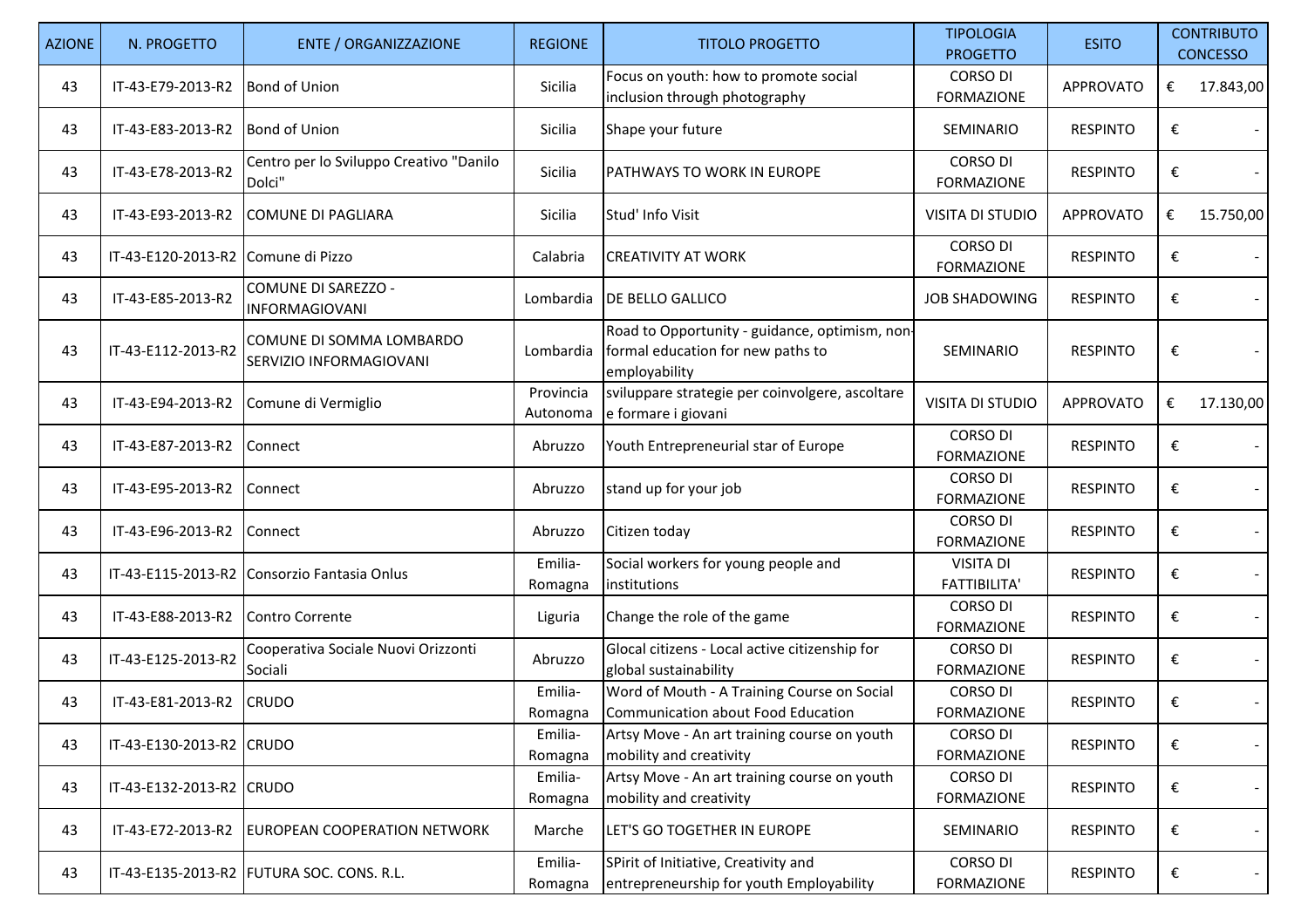| <b>AZIONE</b> | N. PROGETTO                       | <b>ENTE / ORGANIZZAZIONE</b>                                            | <b>REGIONE</b>     | <b>TITOLO PROGETTO</b>                                                                         | <b>TIPOLOGIA</b><br><b>PROGETTO</b>     | <b>ESITO</b>     |   | <b>CONTRIBUTO</b><br><b>CONCESSO</b> |
|---------------|-----------------------------------|-------------------------------------------------------------------------|--------------------|------------------------------------------------------------------------------------------------|-----------------------------------------|------------------|---|--------------------------------------|
| 43            | IT-43-E76-2013-R2                 | Giosef Enna                                                             | Sicilia            | Sexit: wellness, awareness and relations                                                       | <b>CORSO DI</b><br><b>FORMAZIONE</b>    | APPROVATO        | € | 19.416,00                            |
| 43            | IT-43-E116-2013-R2 Gruppo Sabbeen |                                                                         | Lombardia          | <b>Building for tomorrow</b>                                                                   | <b>COSTITUZIONE DI</b><br>PARTNERSHIP   | <b>RESPINTO</b>  | € |                                      |
| 43            | IT-43-E117-2013-R2 Gruppo Sabbeen |                                                                         | Lombardia          | <b>Building for tomorrow</b>                                                                   | <b>COSTITUZIONE DI</b><br>PARTNERSHIP   | <b>RESPINTO</b>  | € |                                      |
| 43            | IT-43-E98-2013-R2                 | Immaginaria - Società Cooperativa<br>Sociale                            | Campania           | A true story                                                                                   | <b>CORSO DI</b><br><b>FORMAZIONE</b>    | <b>RESPINTO</b>  | € |                                      |
| 43            |                                   | IT-43-E124-2013-R2   Informal group - Panah                             | Piemonte           | Feasibility visit for training course "Integration<br>in Practice"                             | <b>VISITA DI</b><br><b>FATTIBILITA'</b> | <b>RESPINTO</b>  | € |                                      |
| 43            | IT-43-E118-2013-R2                | ISTITUTO DI STUDI FEDERALISTI ALTIERO<br>SPINELLI                       | Lazio              | Europe and Youth Future                                                                        | SEMINARIO                               | <b>RESPINTO</b>  | € |                                      |
| 43            | IT-43-E133-2013-R2                | Istituto internazionale per lo sviluppo<br>della cittadinanza attiva    | Lombardia          | Buen Vivir:training course on degrowth theory<br>and youth partecipation                       | <b>CORSO DI</b><br><b>FORMAZIONE</b>    | <b>RESPINTO</b>  | € |                                      |
| 43            | IT-43-E89-2013-R2                 | jump in                                                                 | Puglia             | Be enterpreuner: Think the unthinkable                                                         | <b>CORSO DI</b><br><b>FORMAZIONE</b>    | <b>APPROVATO</b> | € | 17.228,00                            |
| 43            |                                   | IT-43-E114-2013-R2 Link Campus University                               | Lazio              | Arts without barriers                                                                          | SEMINARIO                               | <b>RESPINTO</b>  | € |                                      |
| 43            |                                   | IT-43-E134-2013-R2 Mine Vaganti International                           | Sardegna           | <b>Green Power</b>                                                                             | <b>CORSO DI</b><br><b>FORMAZIONE</b>    | <b>RESPINTO</b>  | € |                                      |
| 43            |                                   | IT-43-E109-2013-R2 Orto Sinergico Brancaleone                           | Emilia-<br>Romagna | Re_Garden                                                                                      | <b>JOB SHADOWING</b>                    | <b>RESPINTO</b>  | € |                                      |
| 43            |                                   | IT-43-E121-2013-R2 Orto Sinergico Brancaleone                           | Emilia-<br>Romagna | Re_Garden                                                                                      | <b>JOB SHADOWING</b>                    | <b>RESPINTO</b>  | € |                                      |
| 43            | IT-43-E101-2013-R2 Pame Ambro     |                                                                         | Calabria           | <b>Training Innovation People</b>                                                              | <b>VISITA DI</b><br><b>FATTIBILITA'</b> | <b>RESPINTO</b>  | € |                                      |
| 43            | IT-43-E113-2013-R2 Per Esempio    |                                                                         | Sicilia            | <b>Take Your Chance</b>                                                                        | <b>CORSO DI</b><br><b>FORMAZIONE</b>    | <b>RESPINTO</b>  | € |                                      |
| 43            | IT-43-E86-2013-R2                 | Prisma società cooperativa sociale<br>consortile                        | Veneto             | Europe through our eyes! - Training course on<br>recognition of rights and responsibilities of | <b>CORSO DI</b><br><b>FORMAZIONE</b>    | <b>RESPINTO</b>  | € |                                      |
| 43            | IT-43-E97-2013-R2                 | Promozione Internazionale Sicilia-<br>Mondo                             | Sicilia            | Project Cycle Management for Community<br>Development                                          | <b>CORSO DI</b><br><b>FORMAZIONE</b>    | <b>RESPINTO</b>  | € |                                      |
| 43            | IT-43-E92-2013-R2                 | Rocca di Cerere Soc. Cons. a.r.l                                        | Sicilia            | Geo-tourism and Educational Activities: an<br>holistic approach for development of rural       | <b>CORSO DI</b><br><b>FORMAZIONE</b>    | <b>RESPINTO</b>  | € |                                      |
| 43            | IT-43-E103-2013-R2 SCAMBIEUROPEI  |                                                                         | Marche             | Comunicazione 2.0                                                                              | <b>CORSO DI</b><br><b>FORMAZIONE</b>    | <b>RESPINTO</b>  | € |                                      |
| 43            | IT-43-E127-2013-R2                | Sezione Laziale della Unione Italiana<br>Lotta alla Distrofia Muscolare | Lazio              | "I, Citizen": Enabling Active Citizenship                                                      | <b>CORSO DI</b><br><b>FORMAZIONE</b>    | <b>APPROVATO</b> | € | 23.300,00                            |